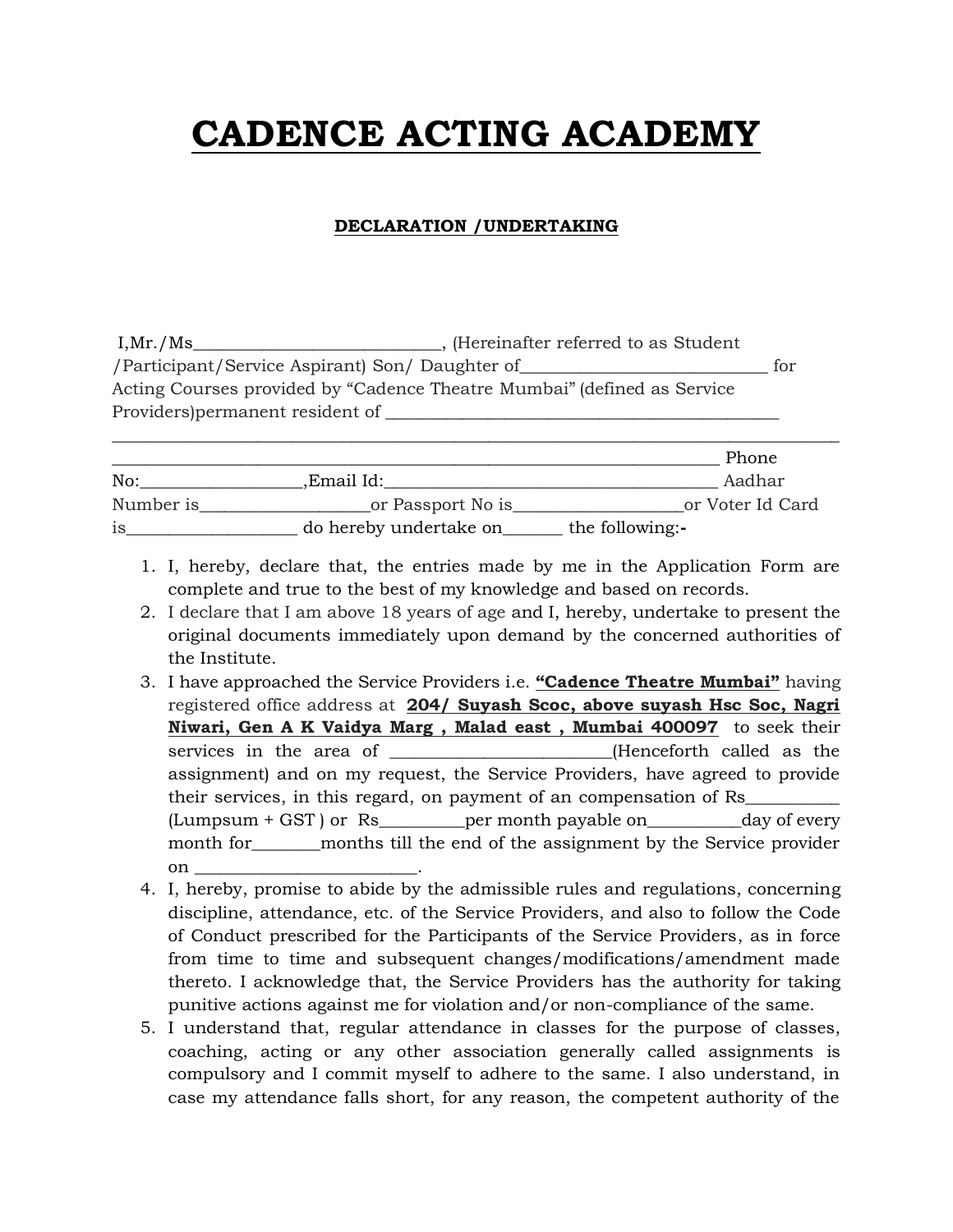Service Providers may take such punitive action against me, as may be deemed fit and proper.

- 6. I understand that the Service Providers will record images/videos in the assignments/workshop/shootings/rehearsals and this material is the sole property of The Service Providers and the Service Providers reserve the right to use the material for promotional and business for which I have no objection.
- 7. I understand that all the Materials/Contents used/posted or which is available for bonafide use of the Participant/Service Aspirants, for the assignment, shall belong to the Service Providers, and only they shall have the sole right to use it, in any which way, as the Service Providers may deem fit.
- 8. I declare that, I shall not use any content or any Material posted by anyone during the assignment, in any which way, and shall keep the information confidential without sharing it in full or any part thereof to anyone.
- 9. I also understand that any material (as defined), image, photo, audio, video, conversation or any photo/image clicked during the assignment, which, I post or anyone else may post, could be read, heard or seen by anyone and there exists a possibility when anything posted or shared by me or anyone else, during the assignment could be copied or lifted or/and be misused by anyone for which though I have the right to proceed against the wrongdoer(s), with the permission of the Service Providers, however, I shall not hold the Service Providers responsible and I hereby indemnify the Service Providers of any consequences and claims arising out of such action by anyone.
- 10.I shall not be entitled for any refund of fees either in part or full in the event I leave the assignment on my own, or the Service Providers remove me as above. Or it will not be carried forward (for another level/ period/ batch) or transferred (to another person).
- 11.I understand that, as a Participant/Service Aspirant will be given I final confirmation to associate myself, after I have paid the fee and signed this 'Undertaking by the Participant/Service Aspirant'.
- 12.I understand that the Computers, Mobiles, Tabs, and other online equipment belonging to the Service Providers are prone to data theft or hacking or security breach that may happen at any time and I shall not hold the Service Providers for such event and the resultant consequences and I hereby indemnify the Service Providers of any claim for damages in this regard.
- 13.I shall not infringe upon any copyrights in the material posted by me and I indemnify the Service Providers for any consequences and claims arising out of it.
- 14.I understand that there could be failure of availability of performing space or of any equipment required or of other participants required or of network or of connectivity or of failure of electronic /electro-mechanical equipment or of failure of Computers, Servers, Laptops, Mobile phones, Tabs etc either on either on my side or on the Service Provider's side, which may affect the assignment and I shall not hold the Service Providers responsible for any such problem.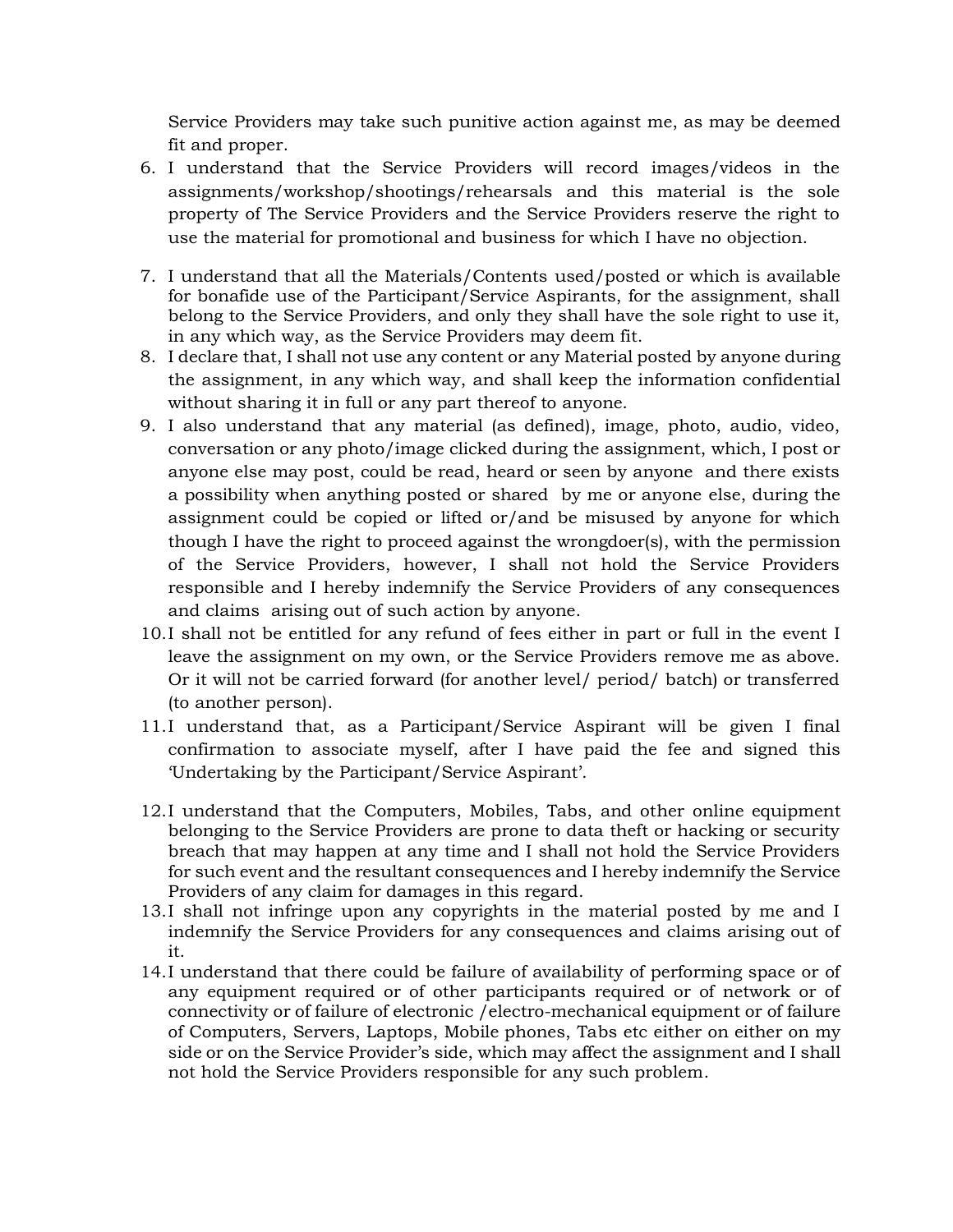- 15.I understand that regular chores at the assembly place or at the rehearsal places should be performed by the Participants/ Service Aspirants or members as per the instructions provided.
- 16.I understand that I cannot advertise / promote/ sharing content/Materials or articles of Service Provider without taking permission in writing from the Service Provider.
- 17.I understand that I cannot directly contact with the Guests or the invited Celebrities or the faculty of the Service Provider unless allowed.
- 18.I understand that I cannot use the services of other Participants/ Service Aspirants in any of the project(s) wherein the Service Provider is not involved, unless the permission in writing from the Service Provider is given to me.
- 19.I understand that, my participation can be discontinued anytime if there is a delay to pay fees on time and the Service Provider has all the rights to charge late fee if so decided.
- 20.I, hereby declare that, I will neither join in any coercive agitation/strike for the purpose of forcing the authorities of the Institute to solve any problem, nor I will participate in any activity which has a tendency to disturb the peace and tranquility of life of the of the service provider and its premises.
- 21.I, hereby declare that, both I will not indulge in, nor tolerate ragging, in any form, even in words or intentions, and I accept to give an undertaking in the prescribed format for the same.
- 22. I, hereby declare that, I shall be solely responsible for my involvement in any kind of undesirable / in disciplinary activities in the group or outside, and shall be liable for punishment as per the law of the land. I, further understand that, the service provider shall in no way provide any support to me and will not be held responsible for my any such action. I declare that if I cause direct or indirect any damage to the Service provider, they can go for legal action and claim compensation for damages against me and I will be suspended and blacklisted.
- 23. I, also declare that, I am not suffering from any serious/contagious ailment and/or any psychiatric / psychological disorder.
- 24. I, further declare that, my admission may be cancelled, at any stage, if I am found ineligible and/or the information's provided by me are found to be incorrect.
- 25. I, hereby undertake to inform the Service Providers, about any changes in information submitted by me, in the Application Form and any other documents, including change in addresses and phone nos., from time to time.
- 26.I declare that I have read and understood all the above conditions and I agree to all the terms and conditions on my free will and that I am above the age of Eighteen Years to sign this agreement.
- 27.I declare that all the points in this declaration/ undertaking are applicable for my all present, future courses and all other services that I take from the service provider and it may be modified by the discretion of the service provider whenever needed.
- 28.If any student / participant individually or more than one forms a group and uses the assignment or any other material submitted/ provided by the service provider for personal use or publishes it anywhere or for any personal gain will not be allowed and breaking of rules will cause legal trouble and also a legal case will be filed for breach of contract.